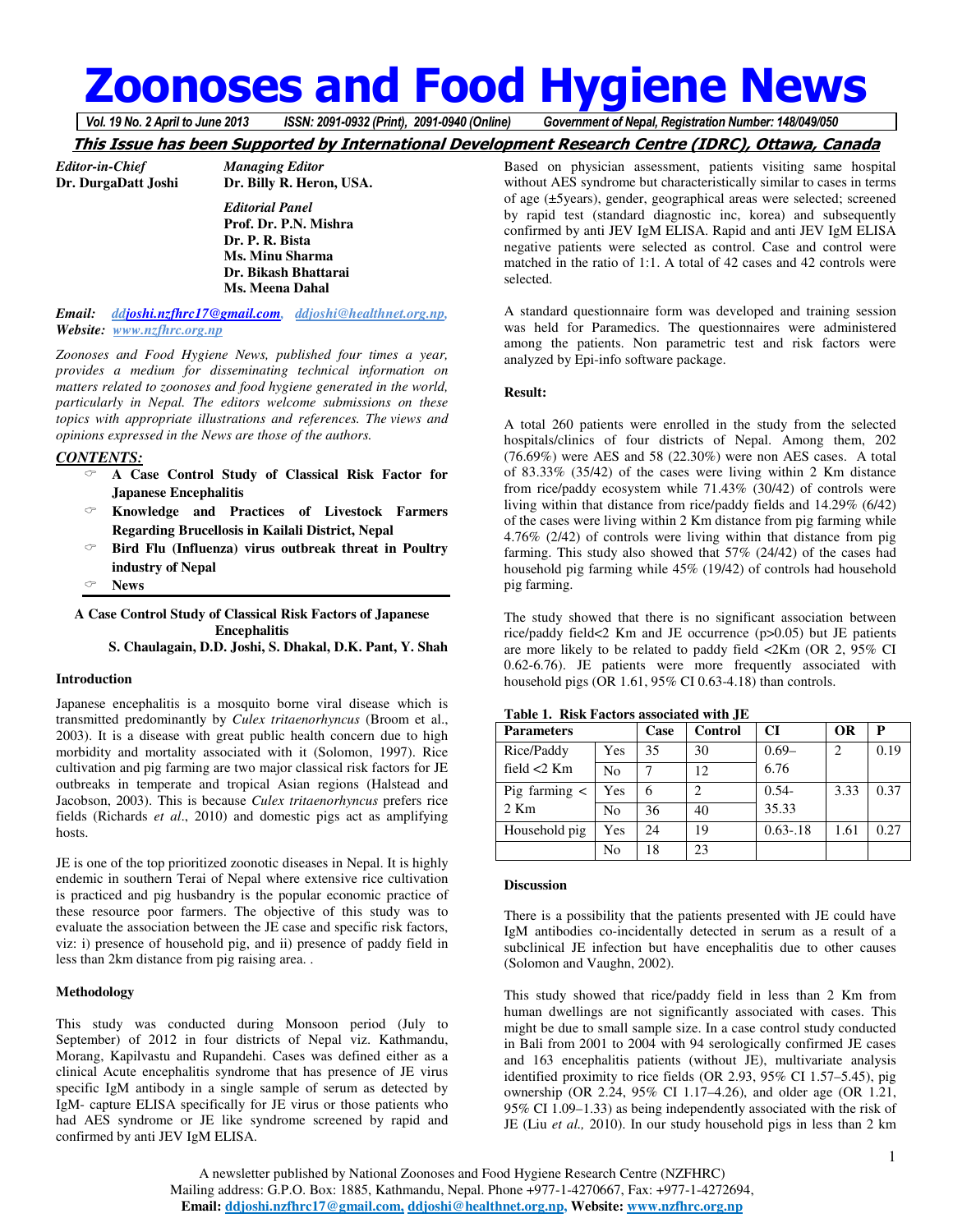from household showed no significant difference between the cases and control but it is more likely associated with the cases. JE outbreak on Badu Island near Australia was linked to the presence of domestic pigs and high mosquito populations in close proximity to humans (Ritchie *et al*., 1997).

In our study, rice/paddy field, classic risk factor, was not statistically significant. This might be due to changing pattern of JE occurrence as it has been observed in Kathmandu and other hilly regions (Bhattachan *et al*. 2009). Pig farming, another classical risk factor, was not significantly associated with JE cases Several other studies have reported JEV transmission in regions where there is a relatively small number of pig population or where pigs are not raised (Konishi *et al*., 2009).

# **Conclusion:**

This study showed that classical risk factors like nearness to rice/paddy field, nearness to pig farming and presence of household pigs showed no significant differences between two study group but they were more likely related to JE case. This study shows that there is necessity of further research regarding the epidemiology of the disease in context of Nepal for effective control program.

#### **References:**

- Bhattachan, A., S. Amatya, T. R. Sedai, S. R. Upreti, and J. Partridge. 2009. Japanese encephalitis in hill and mountain districts, Nepal. Emerg. Infect. Dis. 15: 1691–1692.
- Broom, A.K., D.W. Smith, R.A. Hall, C.A. Johansen and J.S. Mackenzie. 2003. Arbovirus infections. *In:* Cook, G., Zumla, A. (eds). Manson's Tropical Diseases. (21st ed.) Saunders, London, pp 725–764.
- Halstead, S.B. and J. Jacobson. 2003. Japanese encephalitis. Adv. Virus Res. 61: 103–138.
- Konishi, E., Y. Sakai, Y. Kitai and A. Yamanaka. 2009. Prevalence of antibodies to Japanese encephalitis virus among inhabitants in Java Island, Indonesia, with a small pig population. Am. J. Trop. Med. Hyg. 80: 856– 861.
- Liu, W., R.V. Gibbons, K. Kari, J.D. Clemens, A. Nisalak, F. Marks and Z.Y. XU.2010. Risk factors for Japanese encephalitis: a casecontrol study. Epidemiol. Infect. 138: 1292–1297.
- Richards, E.E., P. Masuoka, D. Brett-Major, M. Smith, T.A. Klein, et al., 2010. The relationship between mosquito abundance and rice field density in the Republic of Korea. Int. J. Health. Geogr. 9: 32.
- Ritchie, S., A. Vand den Hurk and J. Shield. 1997. The 1995 Japanese encephalitis outbreak: why Badu? Arbovirus Res. Aust. 7:224-227.
- Solomon, T. 1997. Viral encephalitis in Southeast Asia. Neurol. Infect. & epidemiol. 2: 191-199.
- Solomon, T. and D.W. Vaughn . 2002. Pathogenesis and clinical features of Japanese encephalitis and West Nile virus infections. Curr. Top. Microbiol. Immunol., 267:171-94.

# **Knowledge and Practices of Livestock Farmers Regarding Brucellosis in Kailali District, Nepal**

-Yagya Raj Pandeya<sup>1</sup> and DD Joshi<sup>2</sup> <sup>1</sup>(B.V.SC. & A.H., IAAS, TU, Nepal)<sup>2</sup>NZFHRC, Kathmandu, Correspondence: yagyarajpandeya@gmail.com

# **Abstract**

Brucellosis is a major public health problem in both developed and developing countries including Nepal. It is transmitted by the contact of infected animals or by consuming contaminated products. Due to the dearth of research conducted on the brucellosis in Nepal, the study was conducted to assess the knowledge, attitude and practices of farmers regarding to brucellosis in Kailali district. A total 75 respondents were enrolled in the interview, Out of 75, 1 (1.33%) farmer had brucellosis knowledge, out of 50, 14.67% farmers

consumed raw meat and 50.67% farmers had poor hygiene practice. This finding indicate that there is high chance of transmission of brucellosis from animals to human and mass awareness program is needed to reduce the possible public health hazard of brucellosis in the district.

#### **Introduction**

Brucellosis is one of the most widespread zoonotic disease in the world and the infection is almost invariably transmitted to people by direct or indirect contact with infected animals or their products. The annual occurrence of human brucellosis in the world is more than 500,000 cases (Pappus *et al*., 2006; Rust and Worrel, 2009).

It is acquired in people through breaks in the skin following direct contact with infected animal's tissues or blood or their secretions. Infection may also result from consumption of contaminated unpasteurized milk and milk products (Georgiou *et al.,* 2005). Generally poor hygiene, prevalence of the disease in animals and practices that expose humans to infected animals or their products influence the occurrence of the disease in humans (Schoonman 2007; Swai and Schoonman 2009).

In many developing countries, including Nepal, a high proportion of the population resides in rural areas where agriculture is the main source of their livelihood. Furthermore, a sizeable proportion engages in livestock production, resulting in a high level of contact with animals and increased risk of zoonotic infection. Therefore, adequate knowledge of the transmission of domestic animal brucellosis is of great public health importance, particularly amongst livestock farmers. This will greatly assist in mapping out strategies for its control amongst the general public.

#### **Methodology**

This study was conducted from November 2012 to January 2013 in the Dhangadhi municipality, Kailali district, Nepal. This district was selected because no brucellosis related study was conducted in this district although our country is known to be in high risk of brucellosis. Total 75 farmers were selected randomly for a questionnaire survey. The questionnaire focused on: (i) respondent attributes such as gender and education, (ii) knowledge about brucellosis (cause, transmission and symptoms in animal and human), (iii) habit of animal product consumption and handling, and (iv) preventive measures applied against brucellosis in animals. The questionnaire contained both open and closed ended questions. All questions were coded and entered into SPSS software version 16 for analysis.

#### **Result**

There were 41 male and 34 female farmers in our study group. The education level of farmers varied from 27% illiterate, 36% with primary education, 24% with secondary education and 13% respondents with college education. Thirty eight farmers were between 20-40 year of age and 37 were 40 year or older.

Only 1.33% (1/75) respondent had heard about brucellosis and 98.77% (74/75) had no knowledge about brucellosis. No one had vaccinated their animal against brucellosis.

|                             |  |  |  |  | Table 1: Risk practices of consumption of milk, meat and |  |  |  |  |
|-----------------------------|--|--|--|--|----------------------------------------------------------|--|--|--|--|
| handling of animal products |  |  |  |  |                                                          |  |  |  |  |
|                             |  |  |  |  |                                                          |  |  |  |  |

| <b>Risk factors</b>               | Raw        | Percentage |
|-----------------------------------|------------|------------|
| Milk consumption                  |            | $1.33\%$   |
| Meat consumption                  |            | 14.67%     |
| Handling of other animal products | 38<br>Poor | 50.67%     |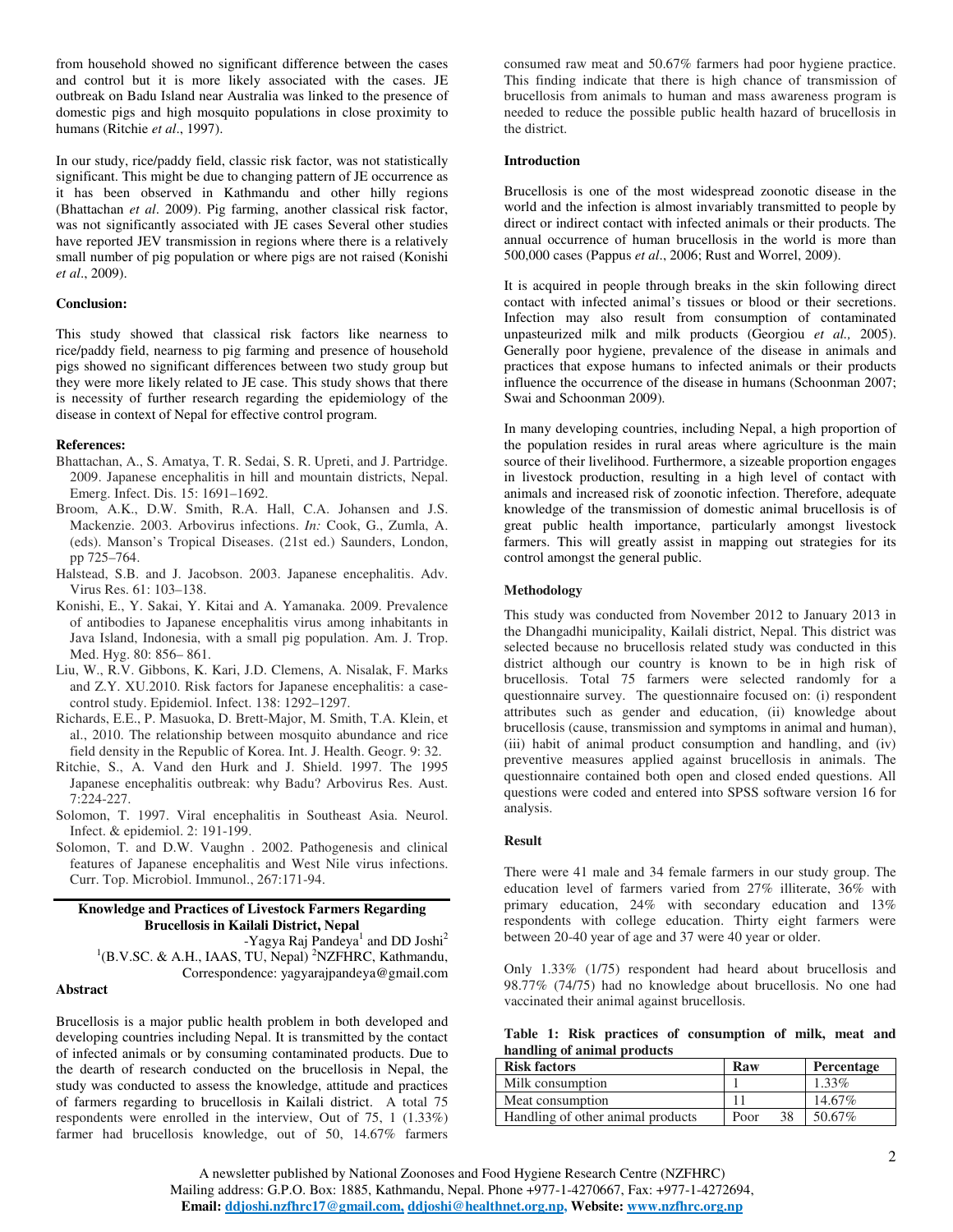Regarding the practice of boiling of milk prior to consumption, 1.33% consumed raw milk (unboiled) and 98.77% consumed boiled milk.14.67% farmers consumed raw meat (uncooked) and 85.33% consumed cooked meat. 50.67% farmers have poor hygienic practices. They did not use any protective measure like gloves during handling of placenta or aborted fetus.

#### **Discussion**

Our findings reveal that only 1.33% of respondent have knowledge about brucellosis and rest 98.67% have no knowledge on brucellosis in respect to its causes, symptoms and mode of transmission, particularly from animals to humans. Only one person having knowledge of brucellosis in survey was a veterinary technician. This can be said that he had knowledge because of his education. General farmers were devoid of this knowledge in the district. This lack of knowledge is of great importance, particularly when the zoonotic nature and the public health significance of brucellosis are considered.

Furthermore, improper eating habits and poor hygienic practices of farmers also indicate high chances of transmission of brucellosis to humans since 12% animals in Kailali district have been reported to be seropositive (Pandeya *et al*., 2013). Therefore, there is a need for more public health awareness programs, as well as implementation of brucellosis control measures in the animal populations.

#### **Acknowledgement**

We would like to acknowledge all the farmers of Kailali district who helped in this survey. Similarly we very much thankful to Mr. Krishna Joshi, Lok Raj Pandeya, Bhupendra Bhatta and Lokendra Pandeya for their support in survey. Last but not the least our sincere thanks goes to all the staffs of National Zoonoses and Food Hygienic Research for their help in questionnaire preparation and survey methodology development.

#### **References**

- Georgiou P, Nicholas A, Mile B. & Epameinondas T. 2005. Brucellosis. *New England Journal of Medicine* 352, 2325–2336. http://dx.doi.org/10.1056/NEJMra050570, PMid:15930423.
- Pandeya YR, Joshi DD, Dhakal S, et al. 2013. Seroprevalence of brucellosis in different animal species of Kailali district, Nepal. Int J Infect Microbial 2013;2(1);22-25.
- Pappas G, Papadimitriou P, Akritidis N, Christou L. & Tsianos EV. 2006. The new global map of human brucellosis. Lancet Infect Dis;6:91–9. Available from: http://www.thelancet.com/journals/laninf/article/PIIS1473- 3099%2806%2970382- 6/fulltext Accessed: April 4, 2010.
- Rust R. & Worrel TE. 2009. Brucellosis. Available at: http://www.emedicine.com/neuro/topic42.htm accessed: 20.06.2009.
- Schoonman L. 2007. 'Epidemiology of leptospirosis and other zoonotic diseases in cattle in Tanzania and their relative risk to public health', PhD thesis, Department of Veterinary Medicine and Public Health, University of Reading.
- Swai ES. & Schoonman L. 2009. Human brucellosis: Seroprevalence and risk factors related to high risk occupational groups in Tanga Municipality, Tanzania. *Zoonoses and Public Health* 56, 183– 187. http://dx.doi.org/10.1111/j.1863-2378.2008.01175.x, PMid:18811674.

#### **Bird Flu (Influenza) Virus Outbreak Threat in Poultry Industry of Nepal**

Bird flu (Avian Influenza, AI) outbreaks in poultry have been recorded and reported but there is no human case recorded so far in Nepal. In addition to this, there is no human to human transmission recorded so far in Nepal. In the months of April and May 2013, AI

virus was recorded, diagnosed positive and reported from 7 districts of Nepal. The following table lists the AI outbreaks and economic losses to the farmers due to recent outbreaks in Nepal.

**Table 1: Bird flu outbreaks during the month of April to May 2013 in Nepal** 

| Date of                  | <b>District</b> | <b>VDC</b>       | # of            | <b>Birds</b> | Eggs   |
|--------------------------|-----------------|------------------|-----------------|--------------|--------|
| out                      |                 |                  | Outb            | killed       | destro |
| break                    |                 |                  | reak            |              | yed    |
| $3rd$ April              | Jhapa           | Bhubandag<br>1   | 1 <sup>st</sup> | 3750         | 100    |
| 4 <sup>th</sup><br>April | Chitwan         | Gauriganj        | 1 <sup>st</sup> | 2200         | 3300   |
| 6 <sup>th</sup><br>April | Nawalparasi     | Harkapur         |                 | 1600         |        |
| $7th$ April              | Taplejung       | Phuling          |                 | 631          | 88     |
| $8th$ April              | Chandragad      |                  | $2^{nd}$ &      | 69           | 16     |
|                          | hi              | Kumarkhad        | 3rd             | 25           | 6      |
|                          | Bhadrapur       |                  |                 |              |        |
| 9 <sup>th</sup><br>April | Bhadrapur       | Kumarkhad        | 4rth            | 18           | 26     |
| $18th$ April             | Chitwan         |                  | 2 <sup>nd</sup> | 2200         | 300    |
| $19th$ April             | Kailali         | Gadiriya (It     | 2 <sub>nd</sub> | 400          |        |
|                          |                 | is $2^{nd}$      |                 | (700)        |        |
|                          |                 | outbreak)        |                 | chick)       |        |
| $21st$ April             | Chitwan         |                  | 3rd             | 56000        |        |
| $23rd$ April             | Chitwan         | Gondrang         | 4rth            | 26325        | 32500  |
|                          |                 | Mangalpur        | 4rth            | 3225         | 0      |
|                          |                 |                  |                 |              | 240    |
| $25th$ April             | Rupandehi       | <b>Butwal</b>    | 1st             | 337          |        |
| $28th$ April             | Jhapa           | Phrithivina      | 5th             | 200          |        |
|                          | Bhairawa        | gar              | 2nd             | 200          |        |
|                          |                 | <b>Bhatpurwa</b> |                 |              |        |
| $29th$ April             | Jhapa           | Bhadrapur        | 6th             | 78           |        |

| Table 2: Bird flu outbreaks in the month of May 2013 in Nepal |  |
|---------------------------------------------------------------|--|
|---------------------------------------------------------------|--|

| Date of out          | <b>District</b> | <b>VDC</b>        | <b>Birds</b> |
|----------------------|-----------------|-------------------|--------------|
| break                |                 |                   | killed       |
| $13th$ May           | Rauthat         | Chandranigapur,   | 50 died      |
|                      |                 | Judibela, Damriya |              |
| $14th$ May           | Lalitpur        | Manikhel          | 3500         |
| $15^{th}$ May        | Kaski           | Kalikachowk       | 555          |
|                      | Chitwan         | Mangalpur         | 776          |
| $16^{\text{th}}$ Mav | Kathmandu       | Mulpani           | 1465         |

This is day to day reporting from different media published daily newspapers in Nepal. This was done by NZFHRC and its survey team.

#### **Outbreak of Bird flu in Nepal during the year 2013**

During this year between the 12 February and 30 April, there were 30 outbreak of HPAI (H5N1) which was confirmed laboratory. Of which 13 outbreak in Jhapa, 10 outbreak in Chitwan, 2 outbreak in Lalitpur, 2 outbreak in Rupandehi, 1 in Nawalparasi, 1 in Kailali and 1 in Taplejung districts. Out of total outbreaks cases, 9 (30%) outbreaks were reported in commercial broilers poultry farm, 10 (33.33%) outbreaks were reported in each commercial layers and backyard birds. All the affected birds died in later stages. A total of 43,466 poultry died and the other 67,136 were destroyed in 29 reported outbreaks. One wild crow *(Coryus splendens- Corvidae),* found dead in the premises of custom office at Nepal-India border was also found positive for H5N1 virus. Cleaning and disinfection activities in the infected premises were completed. Intensive surveillance activities are ongoing throughout the country. The HAPI outbreaks districts are shown in map no. 1 (www.oie.int).